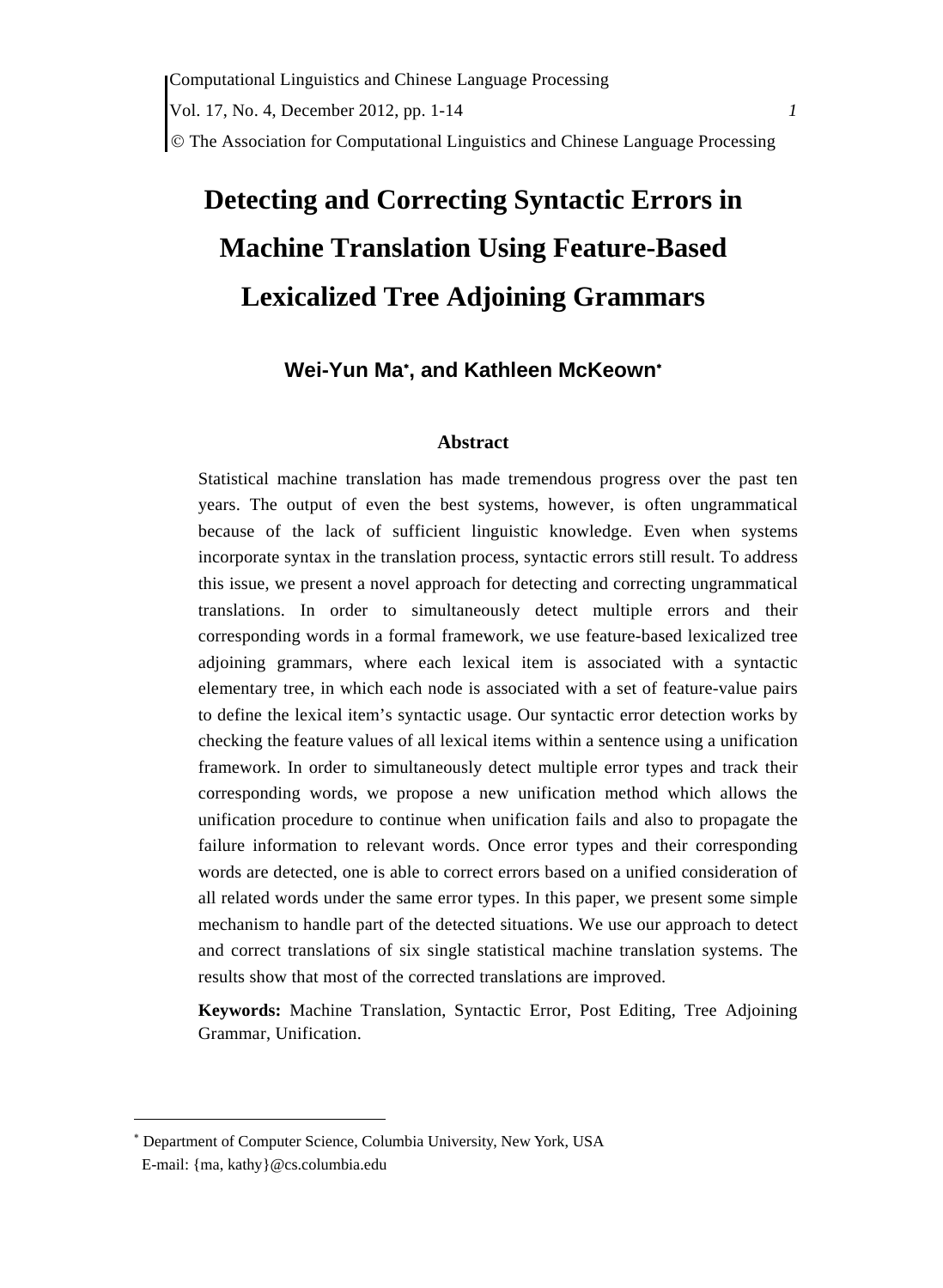## **1. Introduction**

Statistical machine translation has made tremendous progress over the past ten years. The output of even the best systems, however, is often ungrammatical because of the lack of sufficient linguistic knowledge. Even when systems incorporate syntax in the translation process, syntactic errors still result. We have developed a novel, post-editing approach which features: 1) the use of XTAG grammar, a rule-based grammar developed by linguists, 2) the ability to simultaneously detect multiple ungrammatical types and their corresponding words by using unification of feature structures, and 3) the ability to simultaneously correct multiple ungrammatical types based on the detection information. To date, we have developed the infrastructure for this approach and demonstrated its utility for agreement errors.

As illustrative examples, consider the following three ungrammatical English sentences:

- 1. Many young student play basketball.
- 2. John play basketball and Tom also play basketball.
- 3. John thinks to play basketball.

In 1 and 2 above, number agreement errors between the subjects and verbs (and quantifier) cause the sentences to be ungrammatical, while in 3, the infinitive following the main verb makes it ungrammatical. One could argue that an existing grammar checker could do the error detection for us, but if we use Microsoft Word 2010 (MS Word)'s grammar checker (Heidorn, 2000) to check the three sentences, the entire first sentence will be underlined with green wavy lines without any indication of what should be corrected, while no errors are detected in 2 and 3.

The grammar we use is based on a feature-based lexicalized tree adjoining grammars (FB-LTAG) English grammar, named XTAG grammar (XTAG group, 2001). In FB-LTAG, each lexical item is associated with a syntactic elementary tree, in which each node is associated with a set of feature-value pairs, called Attribute Value Matrices (AVMs). AVMs define the lexical item's syntactic usage. Our syntactic error detection works by checking the AVM values of all lexical items within a sentence using a unification framework. Thus, we use the feature structures in the AVMs to detect the error type and corresponding words. In order to simultaneously detect multiple error types and track their corresponding words, we propose a new unification method which allows the unification procedure to continue when unification fails and also to propagate the failure information to relevant words. We call the modified unification a *fail propagation unification*.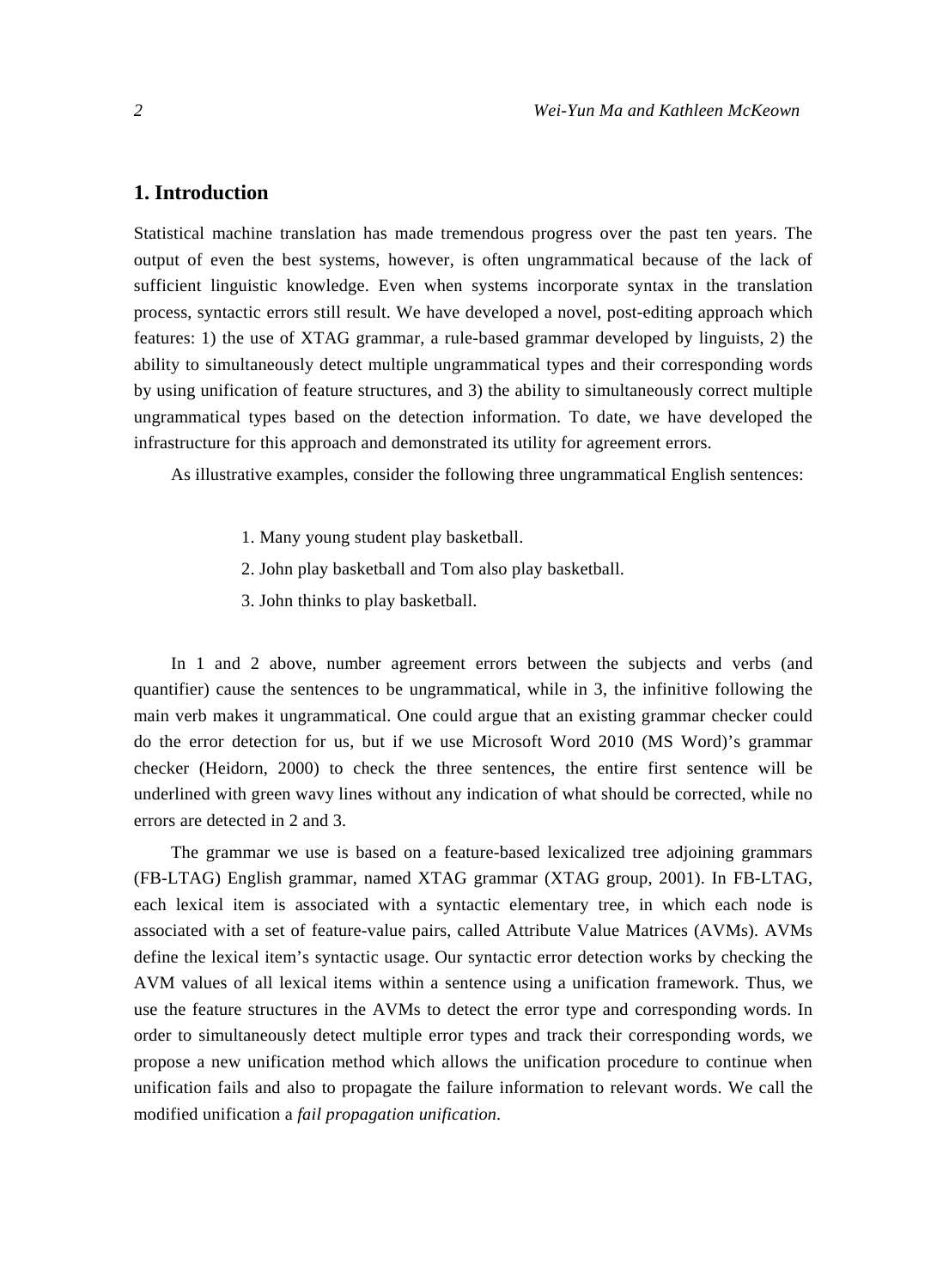*Machine Translation Using Feature-Based Lexicalized Tree Adjoining Grammars* 

# **2. Related Work**

Grammar checking is mostly used in word processors as a writing aid. Three methods are widely used for grammar checking given a sentence: statistic-based checking, rule-based checking and syntax-based checking. In statistic-based checking, POS tag sequences (Atwell & Elliot, 1987) or an N-gram language model (Alam *et al*., 2006; Wu *et al*., 2006) is trained from a training corpus and uncommon sequences in the training corpus are considered incorrect. Huang *et al*. (2010) extracted erroneous and correct patterns of consecutive words from the data of an online-editing diary website. In rule-based checking, a set of hand crafted rules out of words, POS tags and chucks (Naber, 2003) or parsing results (Heidorn, 2000) are designed to detect errors. In syntax-based checking, Jensen *et al*. (1993) utilize a parsing procedure to detect errors: each sentence must be syntactically parsed; a sentence is considered incorrect if parsing does not succeed.

Focusing on machine translation's grammar checking, Stymne and Ahrenberg (2010) utilized an existing rule-based Swedish grammar checker, as a post-processing tool for their English-Swedish translation system. They tried to fix the ungrammatical translation parts by applying the grammar checker's correction suggestions. In contrast of their using an existing grammar checker, we developed our own novel grammar checker for translated English in order to better controlling the quality of error detection, error types, and the directions of error correction in translation context.

Our approach is a mix of rule-based checking and syntax-based checking: The XTAG English grammar is designed by linguists while the detecting procedure is based on syntactic operations which dynamically reference the grammar. The work could be regarded as an extension of (Ma & McKeown, 2011), in which grammatical error detection based on XTAG English grammar is carried out to filter out ungrammatical combined translations in their framework of system combination for machine translation. In contrast of (Ma & McKeown, 2011), our approach is not only capable to detect grammatical errors, but also has the capability of identifying error types and errors' causes, and correcting certain cases of errors.

## **3. Background**

We briefly introduce the FB-LTAG formalism and XTAG grammar in this section.

#### **3.1 Feature-Based Lexicalized Tree Adjoining Grammars**

FB-LTAG is based on tree adjoining grammar (TAG) proposed in (Joshi *et al*., 1975). The TAG formalism is a formal tree rewriting system, which consists of a set of elementary trees, corresponding to minimal linguistic structures that localize the dependencies, such as specifying the predicate-argument structure of a lexeme. Elementary trees are divided into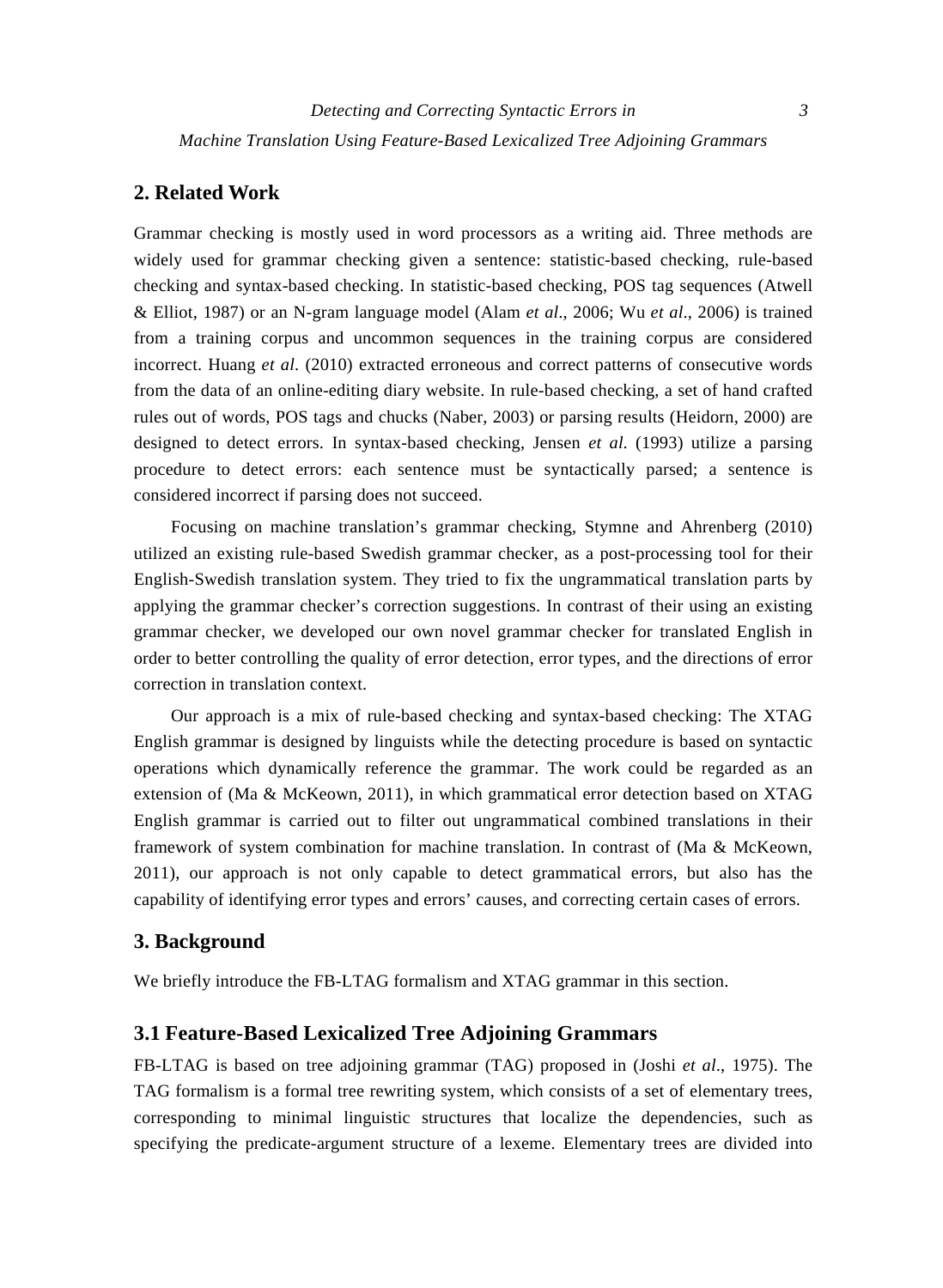initial and auxiliary trees. Initial trees are those for which all non-terminal nodes on the frontier are substitutable, marked with  $\psi$ ". Auxiliary trees are defined as initial trees, except that exactly one frontier, nonterminal node must be a foot node, marked with "\*", with the same label with the root node. Two operations - substitution and adjunction are provided in TAG to adjoin elementary trees.

FB-LTAG has two important characteristics: First, it is a lexicalized TAG (Schabes, 1988). Thus each elementary tree is associated with at least one lexical item. Second, it is a feature-based lexicalized TAG (Vijay-Shanker & Joshi, 1988). Each node in an elementary tree is constrained by two sets of feature-value pairs (two AVMs). One AVM (top AVM) defines the relation of the node to its super-tree, and the other AVM (bottom AVM) defines the relation of the node to its descendants. We use Fig1 and Fig2<sup>1</sup> to illustrate the substitution and adjunction operations with the unification framework respectively.





In Fig 1, we can see that the feature structure of a new node created by substitution inherits the union of the features of the original nodes. The top feature of the new node is the union of the top features of the two original nodes, while the bottom feature of the new node is simply the bottom feature of the top node of the substituting tree. In Fig 2, we can see that the node being adjoined into splits, and its top feature unifies with the top feature of the root adjoining node, while its bottom feature unifies with the bottom feature of the foot adjoining node.

#### **3.2 XTAG English Grammar**

 $\overline{a}$ 

XTAG English grammar (XTAG group, 2001) is designed using the FB-LTAG formalism, released<sup>2</sup> by UPENN in 2001. The range of syntactic phenomena that can be handled is large. It defines 57 major elementary trees (tree families) and 50 feature types, such as agreement, case, mode (mood), tense, passive, etc, for its 20027 lexical entries. Each lexical entry is

 $1$  The two figures and their descriptions are based on the XTAG technical report (XTAG group, 2001)

<sup>2</sup> http://www.cis.upenn.edu/~xtag/gramrelease.html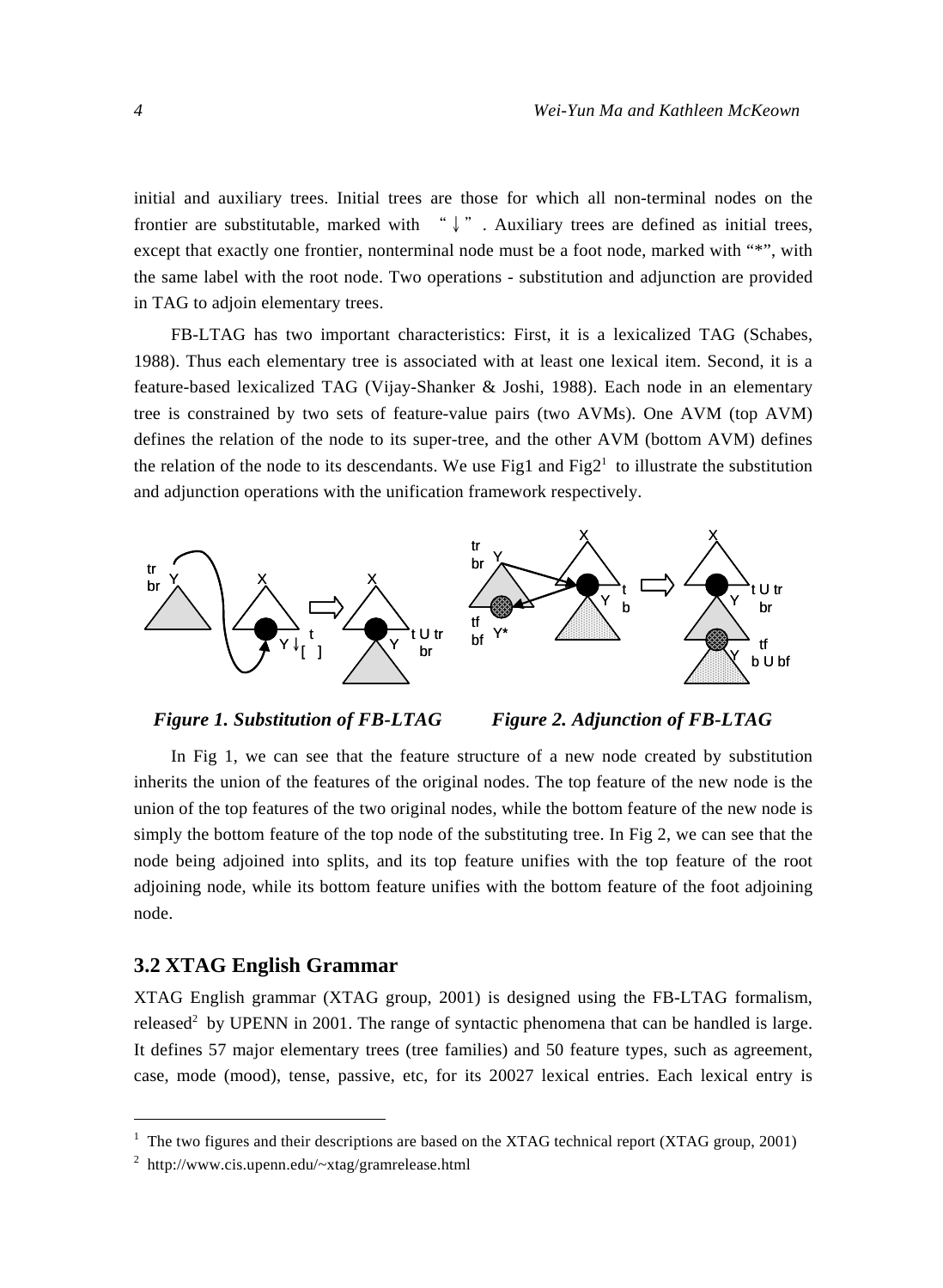associated with at least one elementary tree, and each elementary tree is associated with at least one AVM. For example, Fig 3 shows the simplified elementary tree of "saw". "<number>" indicates the same feature value. For example, the feature – "arg\_3rdsing" in bottom AVM of root S should have the same feature value of "arg\_3rdsing" in top AVM of VP. In our implementation, it is coded using the same object in an object-oriented programming language. Since the feature value of mode in top AVM of "S↓" is "base", we know that "saw" can only be followed by a sentence with a base verb. For example, "He saw me do that" shown in Fig 4(a) is a grammatical sentence while "He saw me to do that" shown in Fig 4(b) is an ungrammatical sentence because "saw" is not allowed to be followed by an infinitive sentence.



*Figure 3. Elementary tree for "saw"* 



*Figure 4(a). Grammatical sentence of "saw" (b) Ungrammatical sentence of "saw"*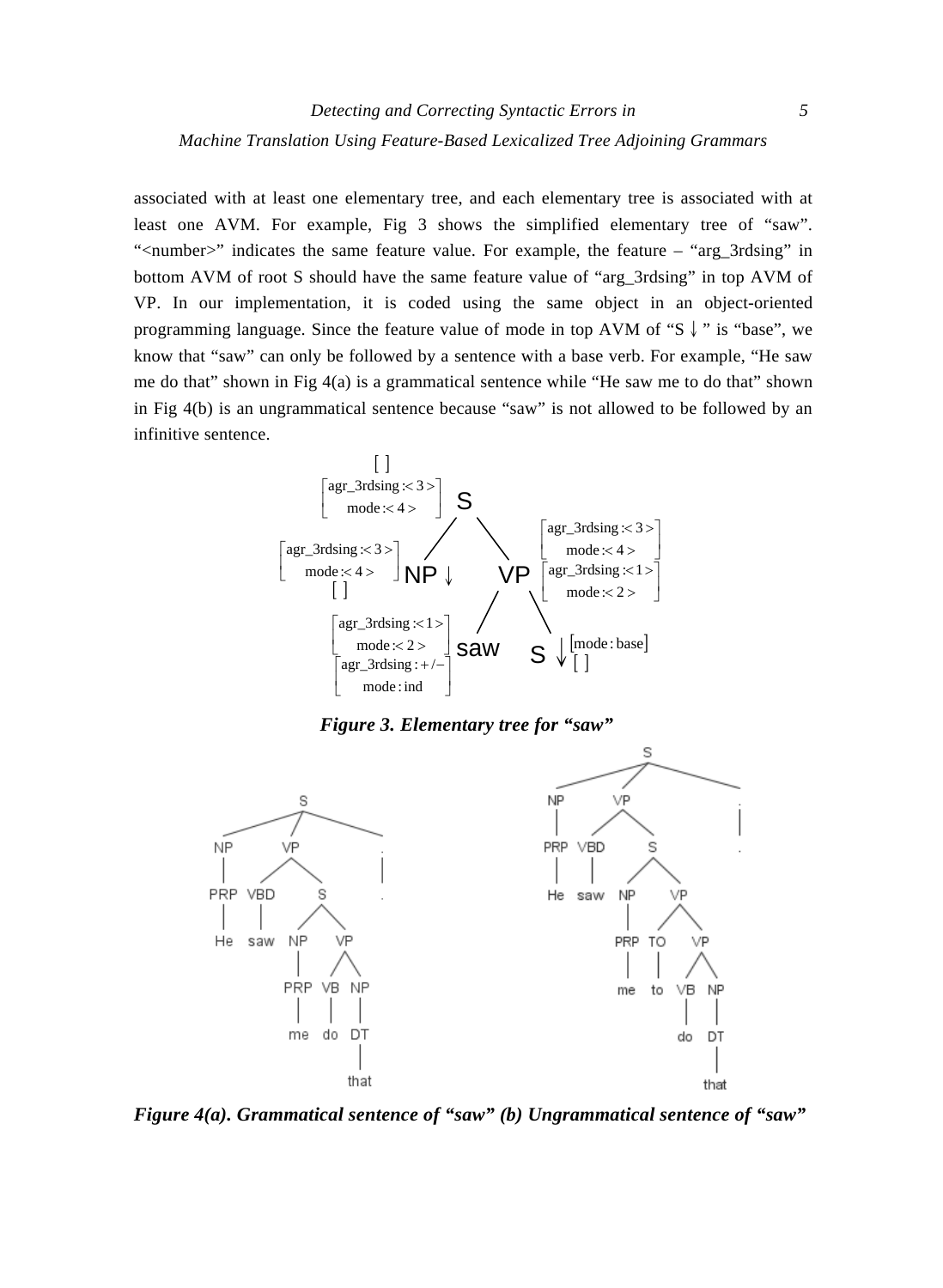But if we look at the simplified elementary tree of "asked" shown in Fig 5, we can find that "asked" can only be followed by a sentence with an infinitive sentence (inf). For example, "He asked me to do that" shown in Fig 6(a) is a grammatical sentence while "He asked me do that" shown in Fig 6(b) is an ungrammatical sentence because "asked" is not allowed to be followed by a sentence with a base verb.



*Figure 5. Elementary tree for "asked"* 



*Figure 6(a). Grammatical sentence of "asked"(b) Ungrammatical sentence of "asked"*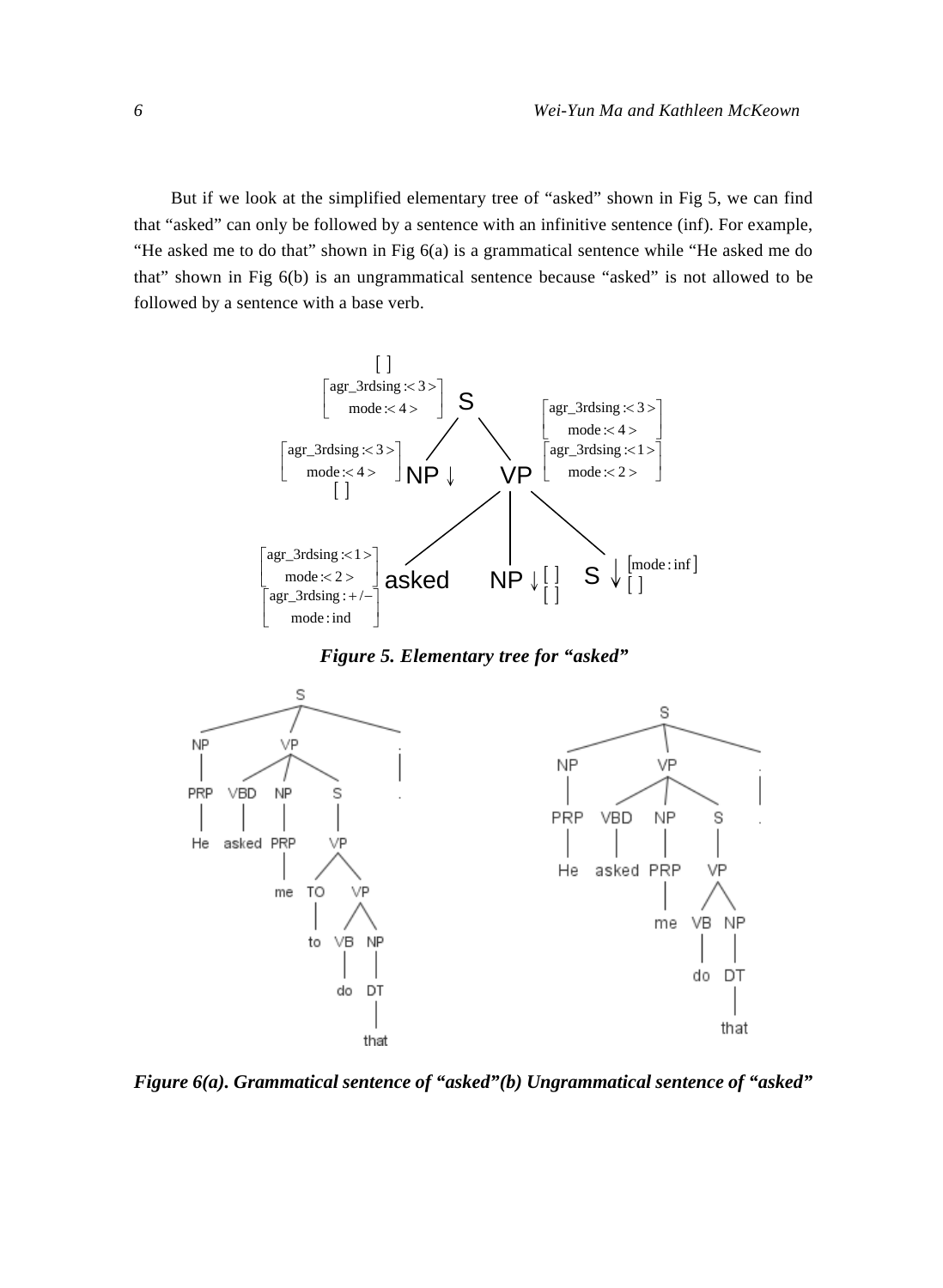## **4. Syntactic Error Detection**

Our procedure for syntactic error detection includes 1. decomposing each sentence hypothesis parse tree into elementary trees, 2. associating each elementary tree with AVMs through look-up in the XTAG grammar, and 3. reconstructing the original parse tree out of the elementary trees using substitution and adjunction operations along with AVM unifications.

When unification of the AVMs fails, a grammatical error has been detected and its error type is also identified by the corresponding feature in the AVM. In order to simultaneously detect multiple error types and their corresponding words, we adjust the traditional unification definition to allow the unification procedure to continue after an AVM failure occurs and also propagate the failure information to relevant words. We call the modified unification *fail propagation unification*.

Each step is illustrated in this section.

#### **4.1 Decomposing to Elementary trees**

Given a translation sentence, we first get its syntactic parse using the Stanford parser (Klein & Manning, 2003) and then decompose the parse to multiple elementary trees by using an elementary tree extractor, a modification of (Chen & Vijay-Shanker, 2000). After that, each lexical item in the sentence will be assigned one elementary tree. Taking the sentence – "Many young student play basketball" as an example, its parse and extracted elementary trees are shown in Fig 7 and Fig 8, respectively. In Fig 8, the arrows represent relations among the elementary trees and the relations are either substitution or adjunction. In this example, the two upper arrows are substitutions and the two bottom arrows are adjunctions.



*Figure 7. Parse of "Many young student play basketball"*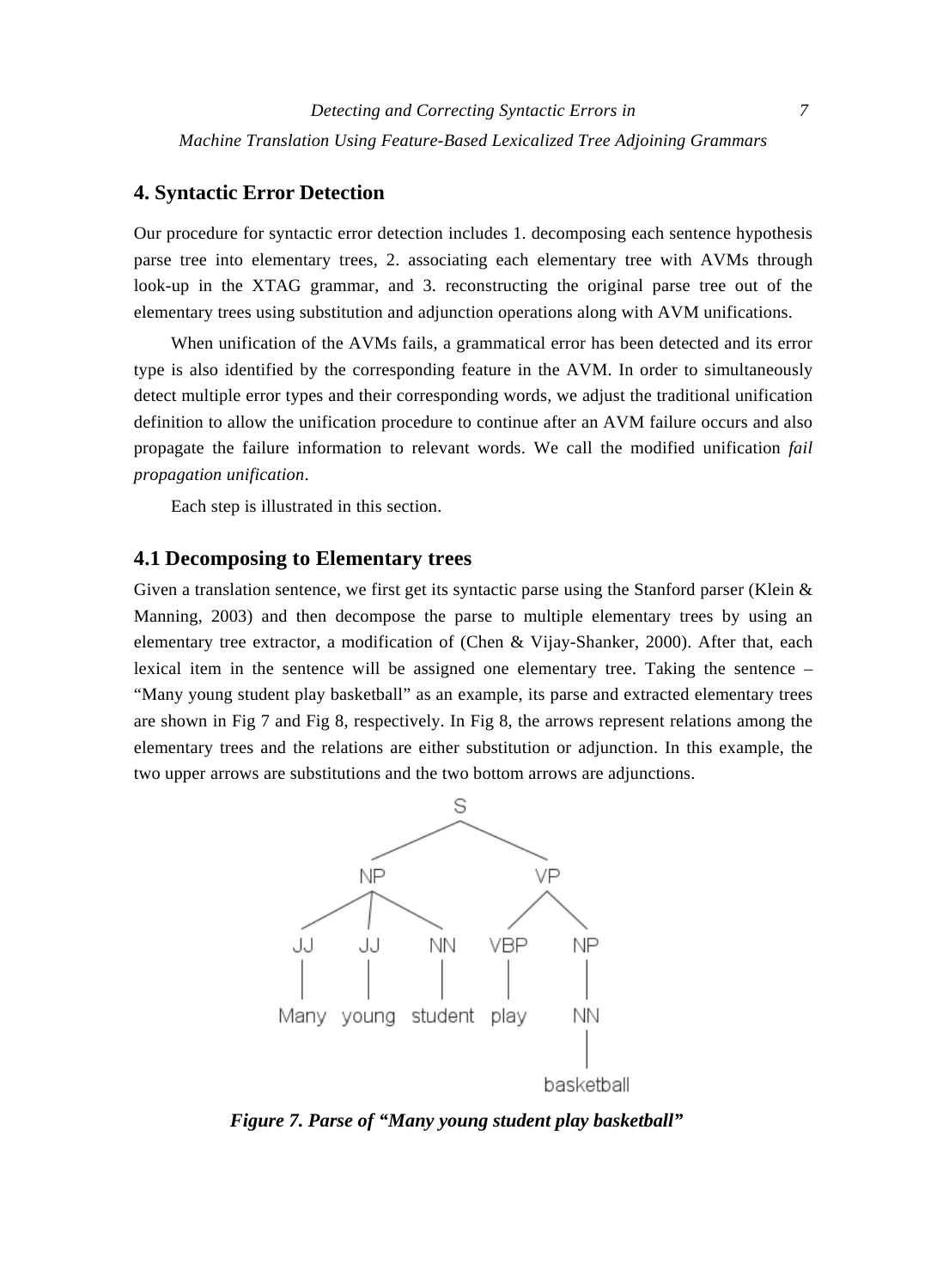

*Figure 8. The elementary trees of 'Many young student play basketball" and their relations* 

# **4.2 Associating AVMs to Elementary trees**

Each elementary tree is associated with AVMs through look-up in the XTAG English grammar. Using the same example of the sentence – "Many young student play basketball", its elementary trees, relations and one set of AVMs (simplified version) are shown in Fig 9. To keep tracing what word(s) that a feature value relates to for the next step of reconstruction, we design a new data structure of word set, named "word trace". It is represented by "{…}" and attached with each feature value except the value of "null", such as "agr\_num:pl{play}" in Fig 9.



*Figure 9. The elementary trees of 'Many young student play basketball", their relations and AVMs (simplified version).*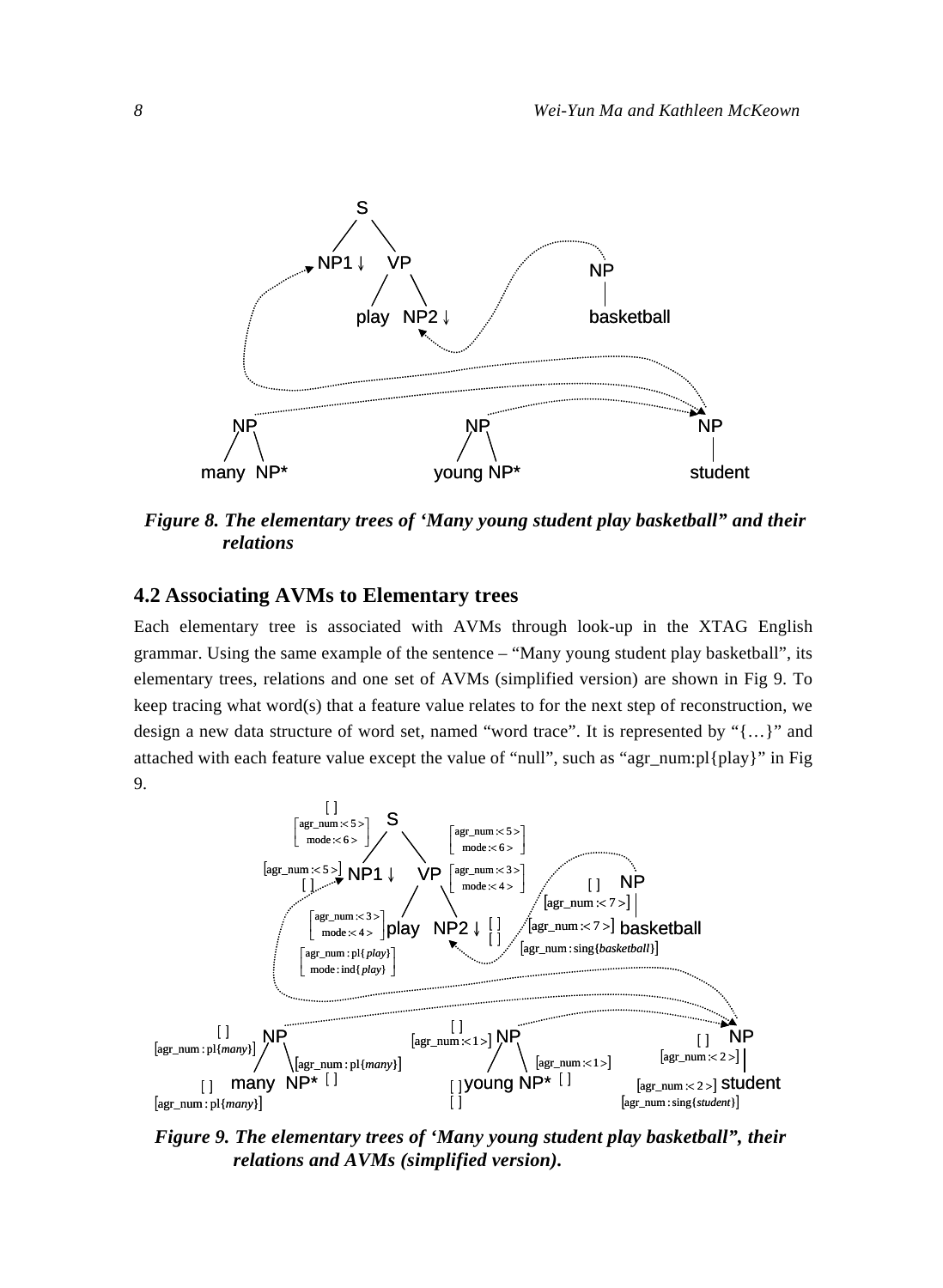When we loop up the XTAG English Grammar, sometimes one elementary tree could have multiple possible AVM associations. For example, for the verb "are", one of its elementary trees is associated with three different AVMs, one for 2nd person singular, one for 2nd person plural, and one for 3rd person plural. Unless we can reference the context for "are" (e.g., its subject), we are not sure which AVM should be used in the reconstruction. So we postpone this decision until later in the reconstruction process. At this point, we associate each elementary tree with its all possible AVMs defined in the XTAG English Grammar.

## **4.3 Reconstruction Framework**

Once the elementary trees are associated with AVMs, they will be used to reconstruct the original parse tree through substitution and adjunction operations which are indicated during the process of decomposing a parse tree to elementary trees. The reconstruction process is able to decide if there is any conflict with the AVMs values. When a conflict occurs, it will cause an AVM unification failure, referring to a certain grammatical error.

We already illustrated how substitution and adjunctions along with AVM unifications work in section 3.1; one implementation complement is, once the original parse is constructed, it is necessary to unify every node's top and bottom AVMs in the constructed tree. This is because, in XTAG grammar, most AVM values are assigned in the anchor nodes of elementary trees and were not unified with others yet. This end step will assure that all related AVMs are unified.

As we stated in Section 4.2, sometimes we are not sure which AVM association for one elementary tree should be used in the reconstruction. So our strategy is to carry out reconstruction process for all sets out of every elementary tree's each possible AVM association. We choose the set that causes the minimal grammatical errors as the detection result.

## **4.4 Fail Propagation Unification**

Our system detects grammatical errors by identifying unification fails. However, traditional unification does not define how to proceed after fails occur, and also lacks an appropriate structure to record error traces. So we extend it as follows: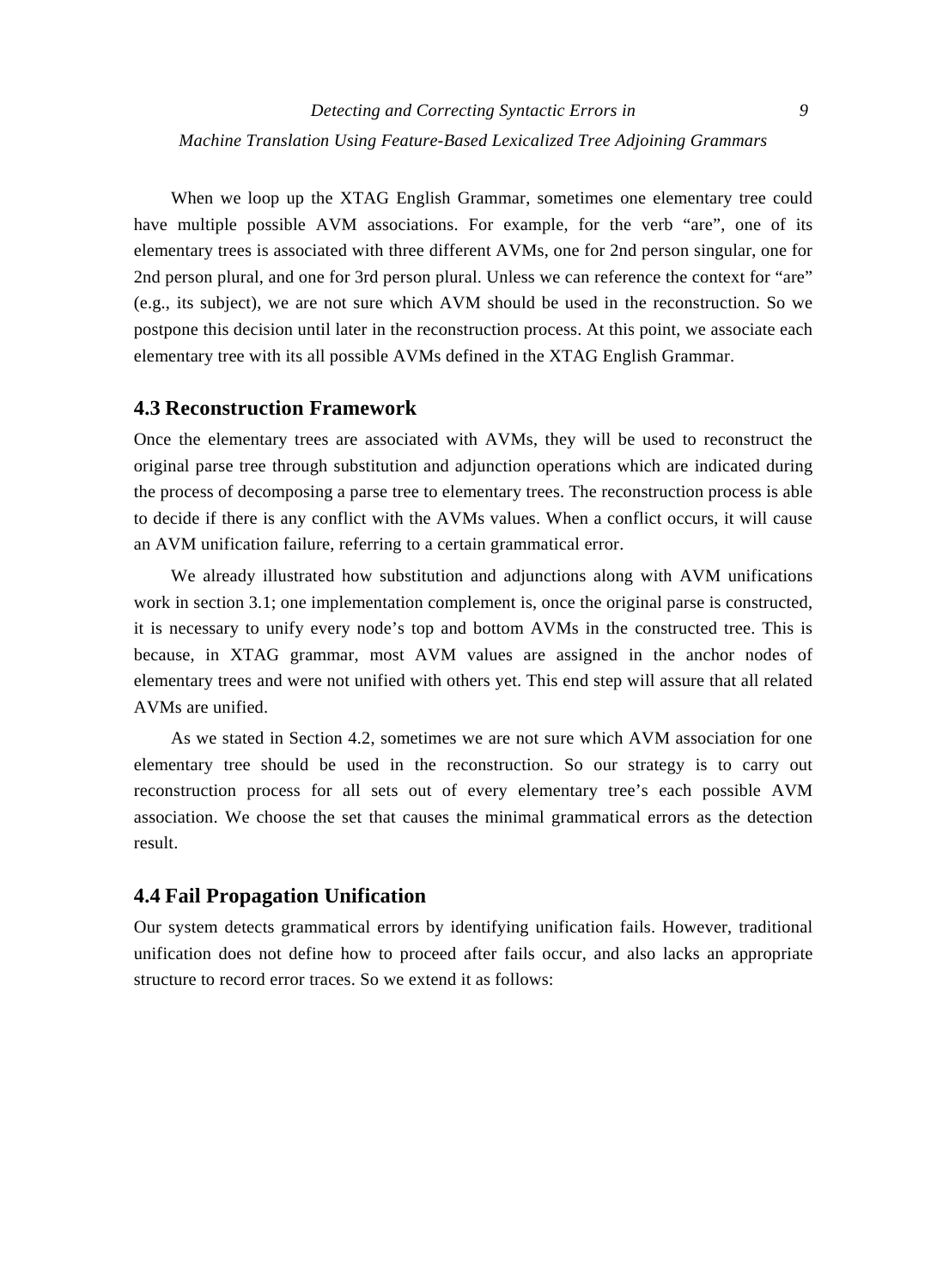| $[f=x] \{t_1\}$              | U $[f=x] \{t_2\}$ |               | $\Rightarrow$ [f=x] {t <sub>1</sub> } union {t <sub>2</sub> }                                                 | (1) |
|------------------------------|-------------------|---------------|---------------------------------------------------------------------------------------------------------------|-----|
| $[f=x] \{t_1\}$              | $U$ [f=null]      | $\Rightarrow$ | $[f=x] \{t_1\}$                                                                                               | (2) |
| $[$ f=null $]$               | $U$ [f=null]      |               | $\Rightarrow$ [f=null]                                                                                        | (3) |
| $[f=x] \{t_1\}$              | U [f=y] $\{t_2\}$ |               | $\Rightarrow$ [f=fail] {t <sub>1</sub> } union {t <sub>2</sub> }                                              | (4) |
| $[f=fail] \{t_1\}$           | $U$ [f=null]      |               | $\Rightarrow$ [f=fail] {t <sub>1</sub> }                                                                      | (5) |
| $[f=fail]$ {t <sub>1</sub> } | U [f=y] $\{t_2\}$ |               | $\Rightarrow$ [f=fail] {t <sub>1</sub> } union {t <sub>2</sub> }                                              | (6) |
|                              |                   |               | [f=fail] {t <sub>1</sub> } U [f=fail] {t <sub>2</sub> } => [f=fail] {t <sub>1</sub> } union {t <sub>2</sub> } | (7) |

Where f is a feature type, such as "arg\_num"; x and y are two different feature values; U represents the "unify" operation; t1 and t2 are word traces introduced in section 4.2. "fail" is also defined as a kind of value.

 $(1)$   $\sim$  (4) are actually traditional unification definitions except that the word trace union operations and the characteristic of fail have been added. When a unification failure occurs in (4), the unification procedure does not halt but only assigns f a value of fail and proceeds.  $(5)$   $\sim$   $(7)$  propagate the fail value to the related words' AVMs. We use the following two unifications occurring in order in Fig 9's adjoining operations to illustrate the procedure of fail propagation unification:

[arg\_num=pl]{many} U [arg\_num=sing]{student}  $\Rightarrow$  [arg\_num =fail]{many, student}

[arg\_num=fail]{many, student} U [arg\_num=pl]{play}  $\Rightarrow$  [arg\_num =fail]{many, student, play}

By the feature value of "fail" and the word trace, we identify that there is an agr num error related to three words – "many", "student" and "play".

All AVMs in Fig 9 after unifications along with reconstruction operations are shown in Fig 10.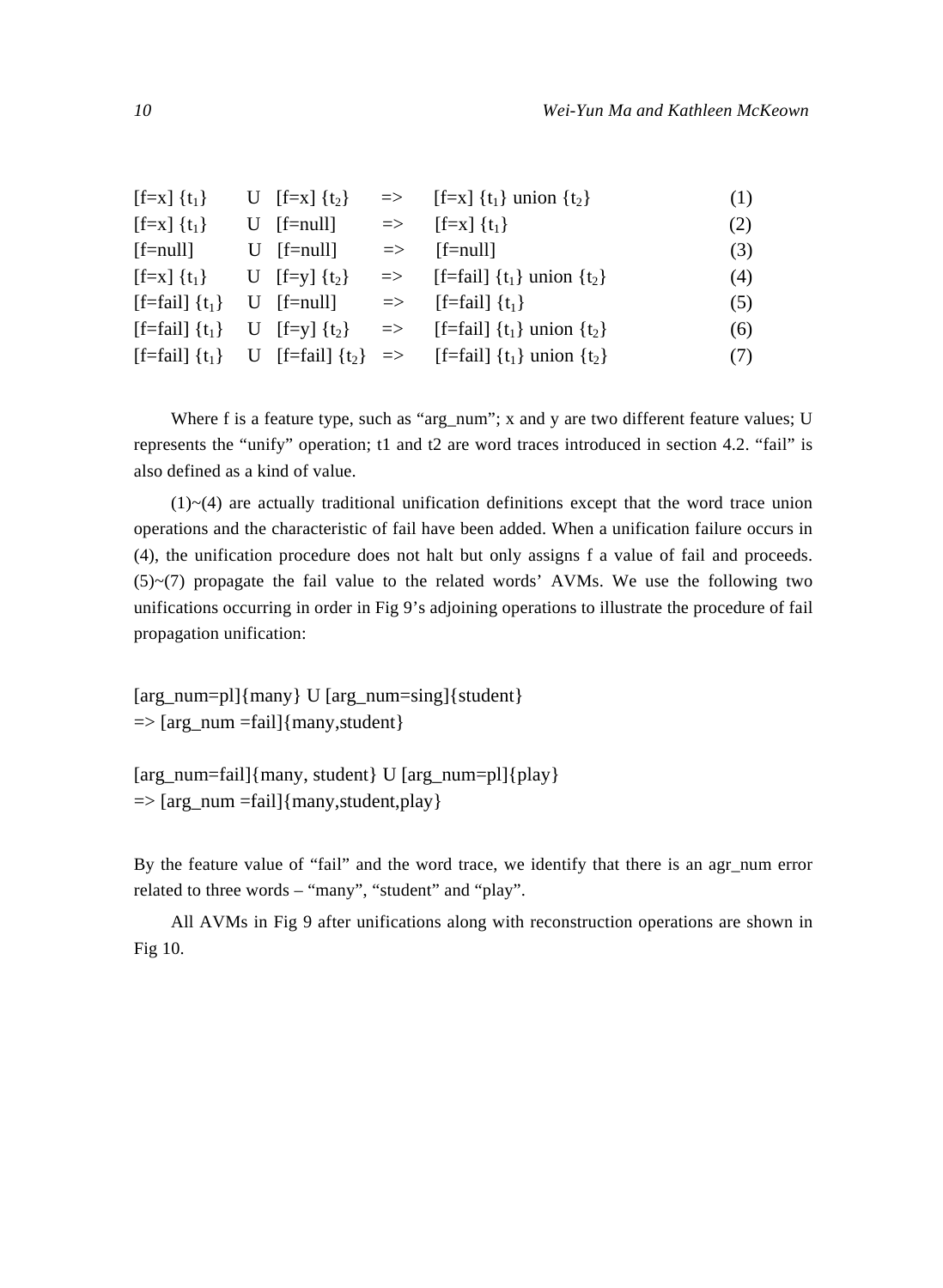*Machine Translation Using Feature-Based Lexicalized Tree Adjoining Grammars* 



*Figure 10. Reconstructed parse of the sentence- "Many young student play basketball" after unifications with fail propagation* 

## **5. Syntactic Error Correction**

Once error types and their corresponding words are detected, one is able to correct errors based on an unified consideration of all related words under the same error types.

Given a set of related ungrammatical words, there are two tasks for the correction process: which words should be corrected and how to correct them? To date, we have developed the following simple mechanism to handle the agreement problem: First, the words whose feature value is in the minority will be selected to be corrected. We call this feature-value voting. Take the above example: "student" should be corrected since its agr\_num is "sing" and the other two words' agr\_num is "plural". When facing cases of equal votes, we tend to correct nouns if there are nouns.

Once the corrected words are selected, we replace them with their variations but with the same elementary tree type, such as replacing the above "student" with "students."

#### **6. Experiment**

Among the 57 major elementary trees and 50 feature types that XTAG defines, we have implemented 26 major elementary trees and 4 feature types – agr\_pers, arg\_num, arg\_3rdsing and several cases of mode/mood at this point (The first three belong to agreement features.) We apply our syntactic error detection and correction on 422 translation sentences of six Chinese-English machine translation systems A~F from the DARPA Global Autonomous Language Exploitation (GALE) 2008 evaluation. Every source sentence is provided along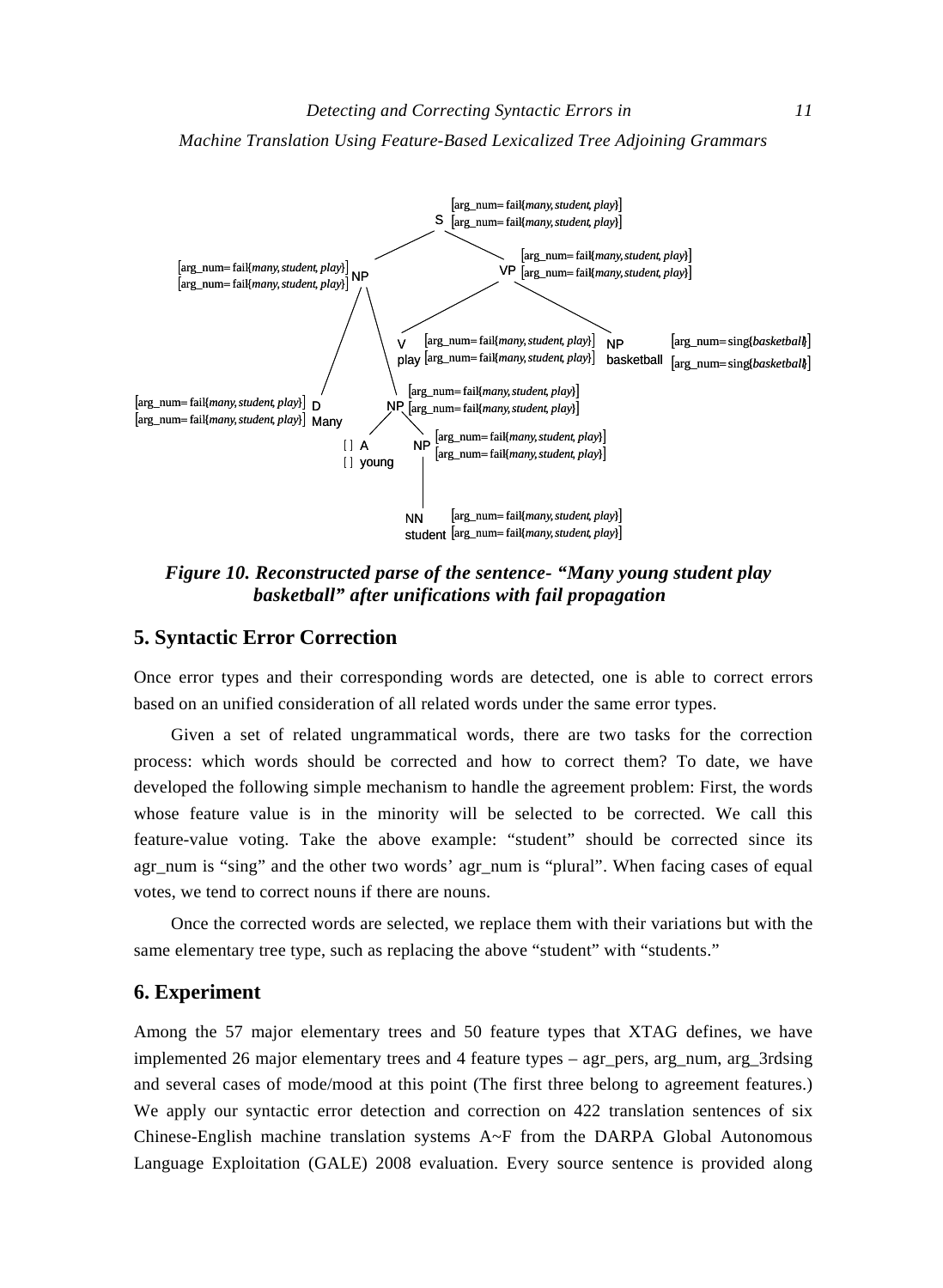with four target references. The six systems are described in Table 1, and the results of syntactic error detection for agreement and mode errors and correction for agreement errors are shown in Table 2.

|   | System name     | Approach                                           |
|---|-----------------|----------------------------------------------------|
| A | <b>NRC</b>      | phrase-based SMT                                   |
| B | RWTH-PBT        | phrase-based SMT                                   |
| C | RWTH-PBT-AML    | $phrase-based SMT + source reordering$             |
| D | RWTH-PBT-JX     | $phrase-based SMT + Chinese word segmentation$     |
| E | RWTH-PBT-SH     | $phrase-based SMT + source reordering + rescoring$ |
| F | <b>SRI-HPBT</b> | hierarchical phrase-based SMT                      |

*Table 1. Six MT systems* 

*Table 2. The results of syntactic error detection and correction* 

|              | Detected<br>sentences<br>$(\arg error +$<br>mode error) | Corrected<br>sentences<br>(arg error) | Bleu for all<br>sentences<br>(before) | Bleu for all<br>sentences<br>(after) | Bleu for<br>corrected<br>sentences<br>(before) | Bleu for<br>corrected<br>sentences<br>(after) |
|--------------|---------------------------------------------------------|---------------------------------------|---------------------------------------|--------------------------------------|------------------------------------------------|-----------------------------------------------|
| A            | 23                                                      | 9                                     | 32.99                                 | 32.99                                | 26.75                                          | 27.80                                         |
| B            | 23                                                      | 14                                    | 27.95                                 | 27.97                                | 22.08                                          | 23.03                                         |
| C            | 18                                                      | 7                                     | 34.40                                 | 34.41                                | 32.13                                          | 32.67                                         |
| D            | 25                                                      | 14                                    | 32.96                                 | 32.99                                | 31.49                                          | 32.17                                         |
| E            | 30                                                      | 11                                    | 34.64                                 | 34.68                                | 29.31                                          | 30.61                                         |
| $\mathbf{F}$ | 18                                                      | 8                                     | 34.13                                 | 34.14                                | 29.15                                          | 28.83                                         |

From Table 2, even the overall Bleu score for all sentences is not significantly improved, but if we take a close look at those corrected sentences for agreement errors and calculate their Bleu scores, we can see the corrected translations are improved for every system except for one (F), which shows the effectiveness and potential of our approach.

# **7. Conclusion**

This paper presents a new FB-LTAG-based syntactic error detection and correction mechanism along with a novel AVM unification method to simultaneously detect multiple ungrammatical types and their corresponding words for machine translation. The mechanism can also be applied to other languages if the grammar is well defined in the FB-LTAG structure of certain languages.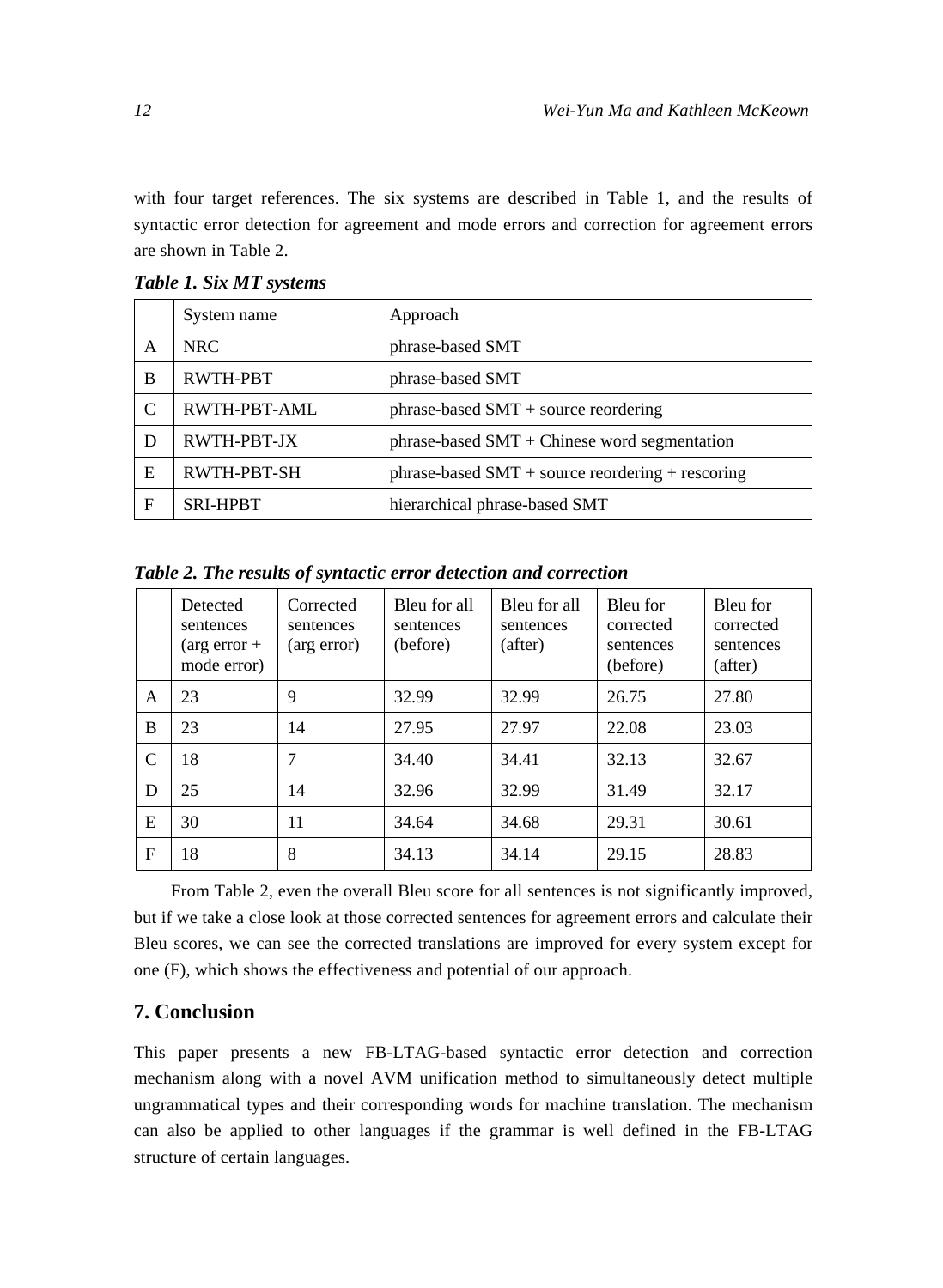While the basic design philosophy and algorithm are fully described in this paper, we are continuing to implement more elementary trees and feature types defined in the XTAG grammar, and we are extending our correction mechanism as our future work.

#### **Acknowledgments**

We would like to thank the anonymous reviewers for their helpful comments. This work is supported by the National Science Foundation via Grant No. 0910778 entitled "Richer Representations for Machine Translation". All views expressed in this paper are those of the authors and do not necessarily represent the view of the National Science Foundation.

## **Reference**

- Alam, M. J., UzZaman, N. & Khan, M. (2006). N-gram based Statistical Grammar Checker for Bangla and English. In *Proceedings of ninth International Conference on Computer and Information Technology (ICCIT 2006)*, Dhaka, Bangladesh.
- Atwell, E. S. & Elliot, S. (1987). Dealing with Ill-formed English Text. In: R. Garside, G. Leech and G. Sampson (Eds.) *The Computational Analysis of English: A Corpus-based Approach*. London: Longman.
- Chen, J. & Vijay-Shanker, K. (2000). Automated extraction of TAGs from the Penn treebank. In *Proceedings of the Sixth International Workshop on Parsing Technologies*.
- Heidorn, G. E. (2000). Intelligent writing assistance. In R. Dale, H. Moisl and H. Somers (eds.), *A Handbook of Natural Language Processing: Techniques and Applications for the Processing of Language as Text*. Marcel Dekker, New York. 181-207.
- Huang, A., Kuo, T. T., Lai, Y. C. & Lin, S. D. (2010). Identifying Correction Rules for Auto Editing. In *Proceedings of the 22nd Conference on Computational Linguistics and Speech Processing (ROCLING)*, 251-265.
- Jensen, K., Heidorn, G. E. & Richardson, S. D. (Eds.) (1993). *Natural Language Processing: The PLNLP Approach*, Kluwer Academic Publishers.
- Joshi, A. K., Levy, L. S. & Takahashi M. (1975). Tree Adjunct Grammars. *Journal of Computer and System Science*, 10, 136-163.
- Klein, D. & Manning, C. D. (2003). Accurate Unlexicalized Parsing. In *Proceedings of the 41st Meeting of the Association for Computational Linguistics*, 423-430.
- Ma, W. Y. & McKeown, K. (2011). System Combination for Machine Translation Based on Text-to-Text Generation. In *Proceedings of Machine Translation Summit XIII*. Xiamen, China.
- Naber, D. (2003). A Rule-Based Style and Grammar Checker. *Diploma Thesis*. University of Bielefeld, Germany.